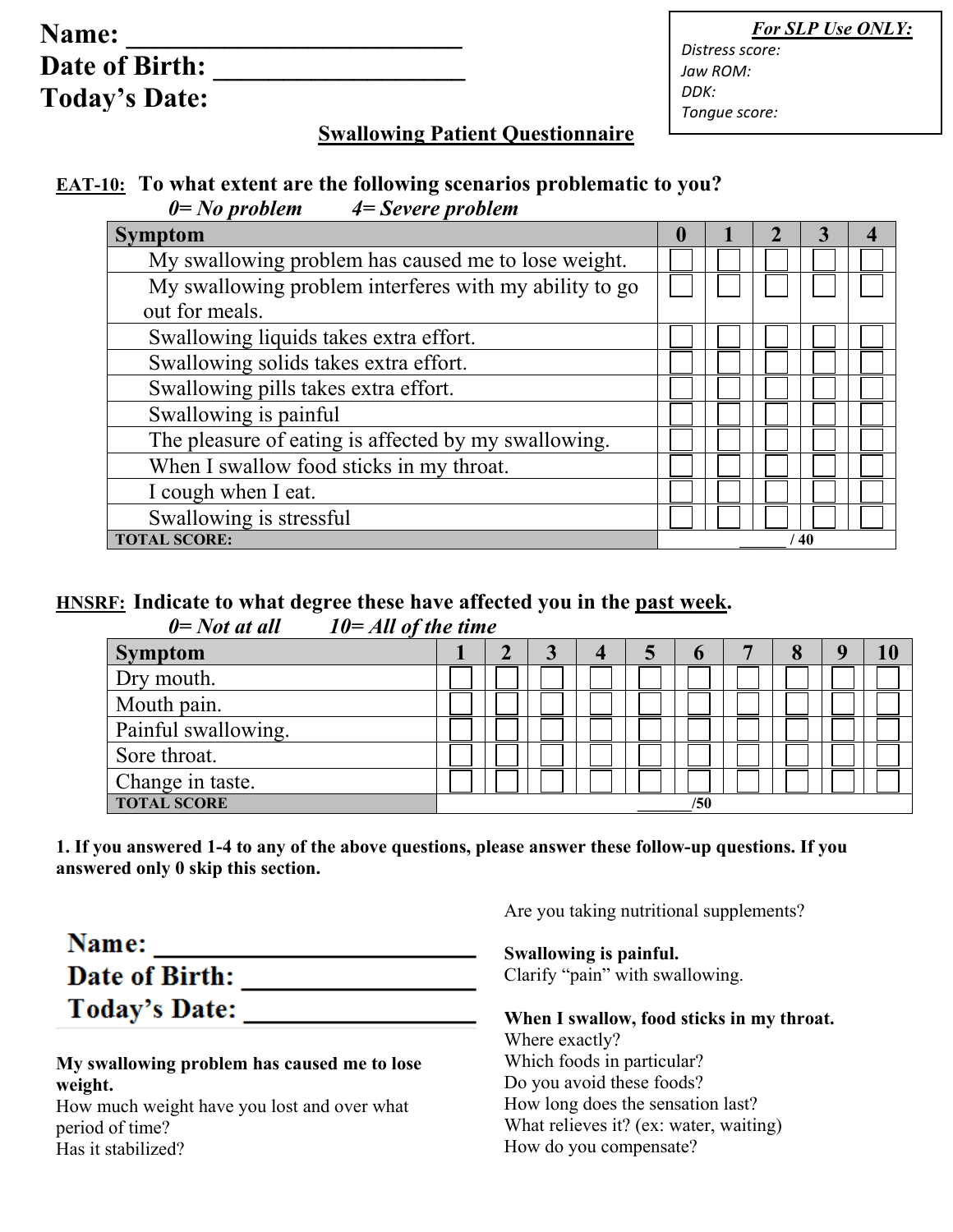Does food also stick in your chest?

**I cough when I eat.** 

How often? Do you cough at other times than meals? Do you cough after meals?

| Name:<br><u> 1989 - Johann Stoff, deutscher Stoffen und der Stoffen und der Stoffen und der Stoffen und der Stoffen und der</u>                                                                    |                                                                                                |
|----------------------------------------------------------------------------------------------------------------------------------------------------------------------------------------------------|------------------------------------------------------------------------------------------------|
|                                                                                                                                                                                                    |                                                                                                |
| Today's Date:                                                                                                                                                                                      |                                                                                                |
| 2. Have you ever has a swallowing evaluation, FEES (Fiberoptic Endoscopic Evaluation of Swallowing),<br>or MBS (Modified Barium Swallow Study)?<br>Yes                                             | No                                                                                             |
| 3. Briefly describe your swallowing symptoms, including when they began:                                                                                                                           |                                                                                                |
| 4. What is your current diet? (check all that apply)<br>Thin liquids<br>Mildly thick liquids (nectar thick)<br>Extremely thick liquids (spoon thick)                                               | Slightly thick liquids<br>Moderately thick liquids (honey thick)                               |
| Regular solids<br>Soft and bite-sized (dysphagia advanced)<br>Pureed                                                                                                                               | Regular, easy to chew<br>Minced and moist (mechanical soft)<br>Liquidized                      |
| 5. Do you have any food allergies? (please list)                                                                                                                                                   |                                                                                                |
| 6. Which of the food and liquid consistencies give you the most difficulty? (check all that apply)<br>Thin liquids<br>Mildly thick liquids (nectar thick)<br>Extremely thick liquids (spoon thick) | Slightly thick liquids<br>Moderately thick liquids (honey thick)                               |
| Regular solids<br>Soft and bite-sized (dysphagia advanced)<br>Pureed<br>Pills                                                                                                                      | Regular, easy to chew<br>Minced and moist (mechanical soft)<br>Liquidized<br>Other: (describe) |
| 7. Is your swallowing better or worse at certain times of the day?<br>Yes<br>If yes, when?                                                                                                         | No                                                                                             |
| 8. Have you had any of the following?<br>Pneumonia<br>Thyroid surgery<br>Stroke<br>Radiation to the head or neck<br>Carotid artery surgery                                                         | Heart surgery<br>Surgery to your larynx (voice box)<br>Injury to the neck<br>Chest surgery     |